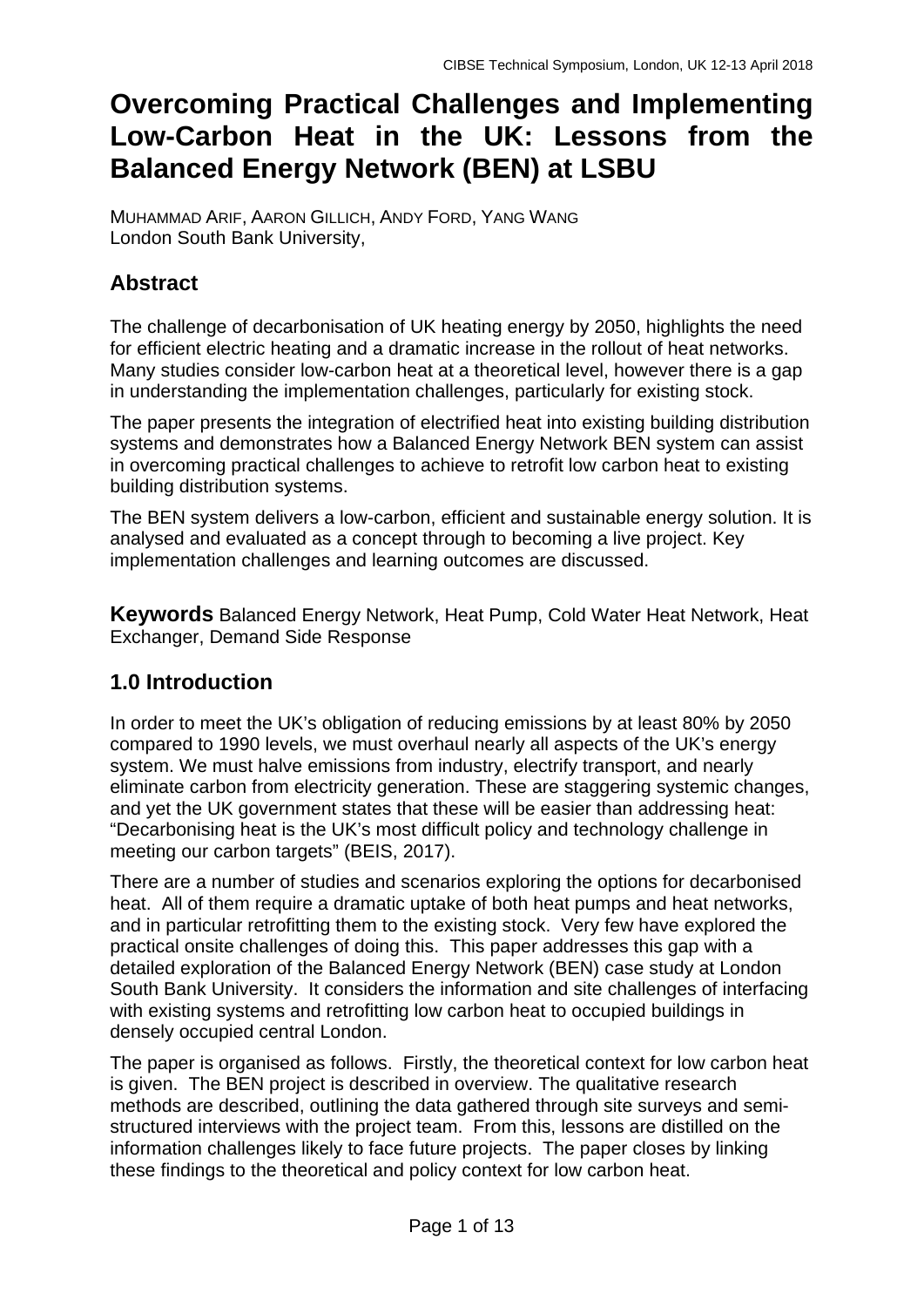### **2. Literature:**

The UK has a binding target of reducing carbon emissions by at least 80% by 2050 compared to 1990 levels (HMGov, 2008). The Committee on Climate Change states that this unachievable without a near complete decarbonisation of the heating sector (CCC, 2016). Heating represents approximately 40% of energy use (CCC, 2016) and there are a limited number of tools available for decarbonisation.

The core fuels available essentially amount to either electrification or carbon free gas, served be a range of enabling technologies such as heat pumps and heat networks. Many studies have explored the uptake of these options and invariably find that a combination of solutions will be essential, largely driven by local suitability of different solutions (National Grid, 2012) (DECC, 2013) (MacLean, et al., 2016).

There is a consensus that electrification of heat in buildings, primarily through heat pumps, is a critical component of any decarbonised heat scenario (National Grid, 2012). The uptake of low carbon gas solutions is far less understood, even at a theoretical level, with the Clean Growth Strategy stating that many long term decisions about the future of the gas grid will be made in the mid-2020s (BEIS, 2017).

Scenarios for low carbon heat are becoming increasingly precise in how they forcast the needs for the uptake of various solutions. For example the CCC 'core decarbonisation' scenarios call for over 600,000 heat pumps by 2020, increasing to 2.5 million by 2025 and 7 million by 2030 (ElementEnergy, 2014). There are currently 20,000 heat pumps per year installed in the UK compared to 1.6 million gas boilers.

The Clean Growth Strategy calls for all fuel poor homes to be brought to EPC level C by 2030 (BEIS, 2017). The Centre for Sustainability investigated the strategies and costs of delivering on this promise. They found that in addition to demand control measures such as improved fabric and low energy lighting, it will also require the installation of at least 600,000 low carbon heating systems in fuel poor homes (CSE, 2014).

The National Grid Pathways, the CCC 'Core Decarbonisation' scenarios, and the Clean Growth Strategy promises all have two things in common: 1) they require step change increases in the deployment of low carbon heat, particularly in retrofit, and 2) they all consider this deployment at a theoretical level, with most practical considerations outside the scope of their work.

The literature landscape on the topic of low carbon heat contains many of these large scale scenario studies by decision makers and leaders such as BEIS, National Grid, and the CCC, as well as insightful analysis of these studies by academics and industry think tanks (see e.g. (Sansom & Strbac, 2012) (Leveque & Robertson, 2014) (Webb, 2016)).

It is logical to focus on the scale of the problem before the details, but the UK is rapidly approaching the point at which building owners and managers will be asking how they can implement low carbon heat in their own buildings. The design questions required to deliver this cost effectively are poorly defined. This paper addressed the literature gap on the practical delivery of low carbon heat by using the BEN case study.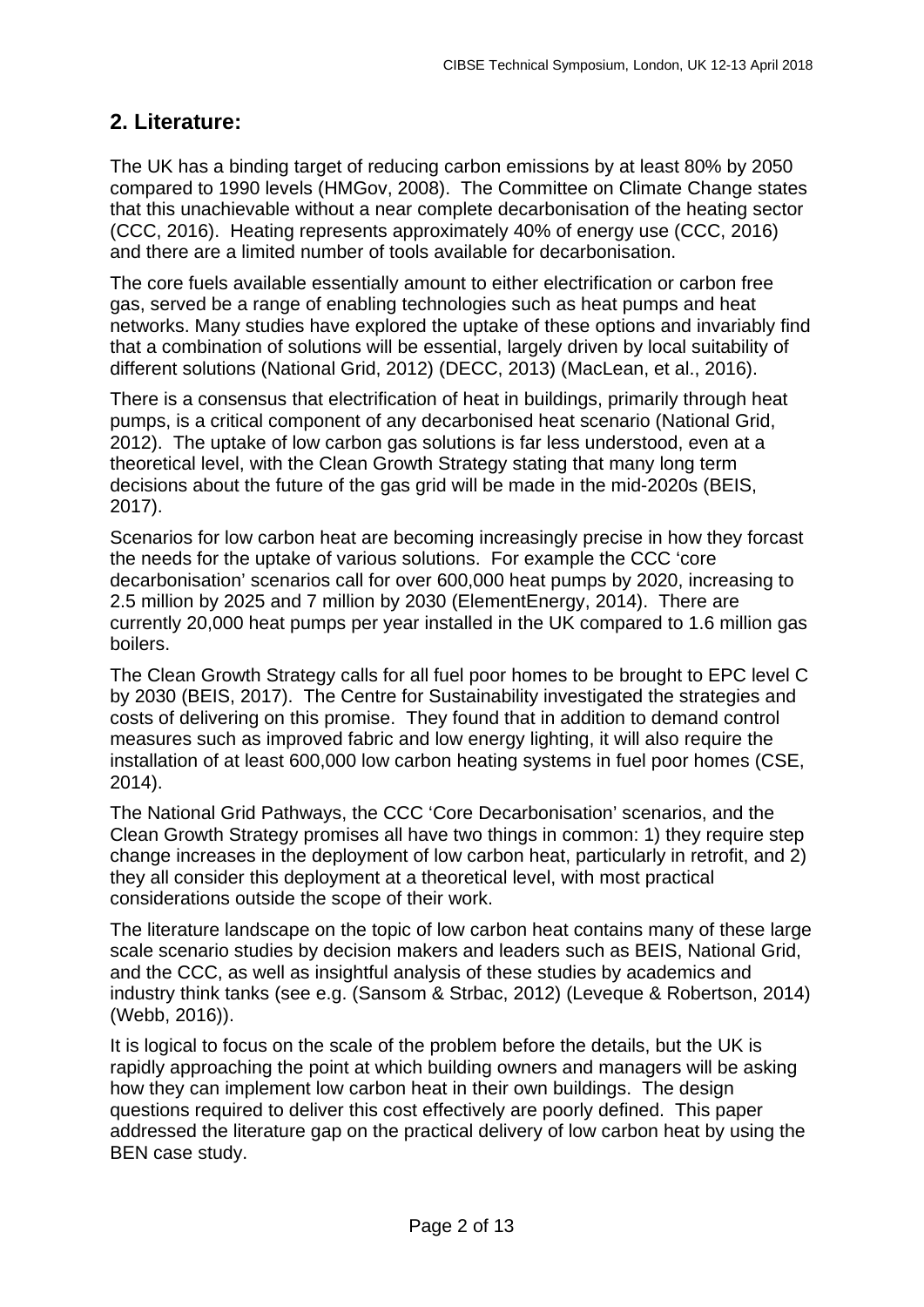# **3.0 The Balanced Energy Network (BEN) Case Study**

The BEN project (May 2016 - Aug 2018) was created in response to an Innovate UK call for Integrated Supply Chains for Energy Systems. It received £2.8 million in funding towards an overall project budget of £4 million. As a research and demonstration project it contains several work packages with exploratory work outside the scope of a typical commercial project. One of the aims of both the BEN project and this paper in particular are to highlight learning outcomes that will aid future iterations of BEN to be viable as standalone commercial endeavours.

The BEN project consortium consists of five SMEs and two universities, each contributing a portion of an integrated heating, cooling, and electricity network as shown in Figure 1. This section will describe the role of each component in creating this system.



**Figure 1 – The BEN system model (BEN, 2017)**

### *London South Bank University (LSBU)*

LSBU is located in central London approximately 1 km South of the river Thames. It hosts 17,000 students and 1,700 staff over several city blocks. It is a densely occupied urban environment with buildings ranging from early 20<sup>th</sup> century to new builds, with most being of 1950s-1960s era construction. In building age, use, and form, LSBU represents a typical cross-section of London's architecture and thus represents an ideal demonstration venue for implementing low carbon heating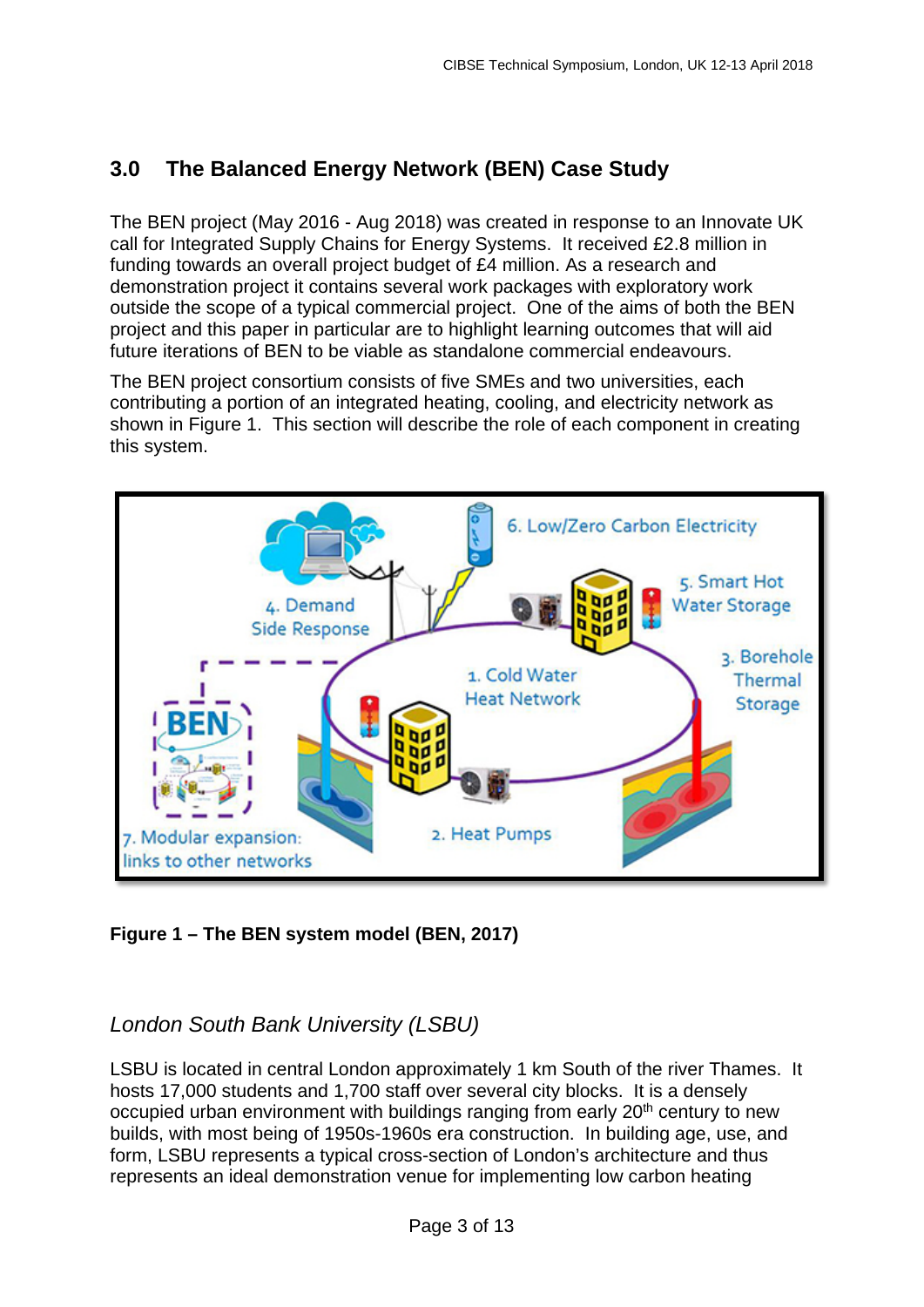solutions. Historically it has strong links with construction and building services, being the result of the 1970 merger between Brixton School of Building, founded 1908 and The National College of Heating Ventilating Refrigeration and Fan Engineering founded 1947. Lessons gleaned from transforming LSBU buildings will be extremely relevant to much of London, and indeed the wider UK non-domestic building stock.

The BEN system demonstrator links two buildings, Tower Block (TB) and J-Block (JB), which are separated by approximately 100 m as shown in Figure 2. Key data for TB and JB are summarised in Table 1.



**Figure 2: Proposed layout for CWHN demonstration. (Gillich, et al., 2016)**

| <b>Building Name</b>                 | <b>Heating Cons.</b><br>(MWh) | Area<br>(m <sup>2</sup> ) | <b>Peak</b><br>(kW) |
|--------------------------------------|-------------------------------|---------------------------|---------------------|
| M Block, J.L. Building, & Ext. Block | 1.312                         | 10.610                    | 600                 |
| Tower Block                          | 1.044                         | 9.077                     | 340                 |

#### **Table 1: Data for BEN buildings J Block and Tower Block (Gillich, et al., 2016)**

The following sections detail the contributions of each partner and are numbered to correspond with Figure 1.

#### *1, 2. Cold Water Heat Network (CWHN) - delivered by ICAX Ltd.*

At its core, BEN uses an ambient temperature CWHN to share heat between the TB and JB buildings. This is a novel district heating system that circulates water at a temperature of approximately 13°C. CWHN enables buildings to be connected hydraulically enabling heat to be abstracted when a building requires heating or rejected to when a building requires cooling.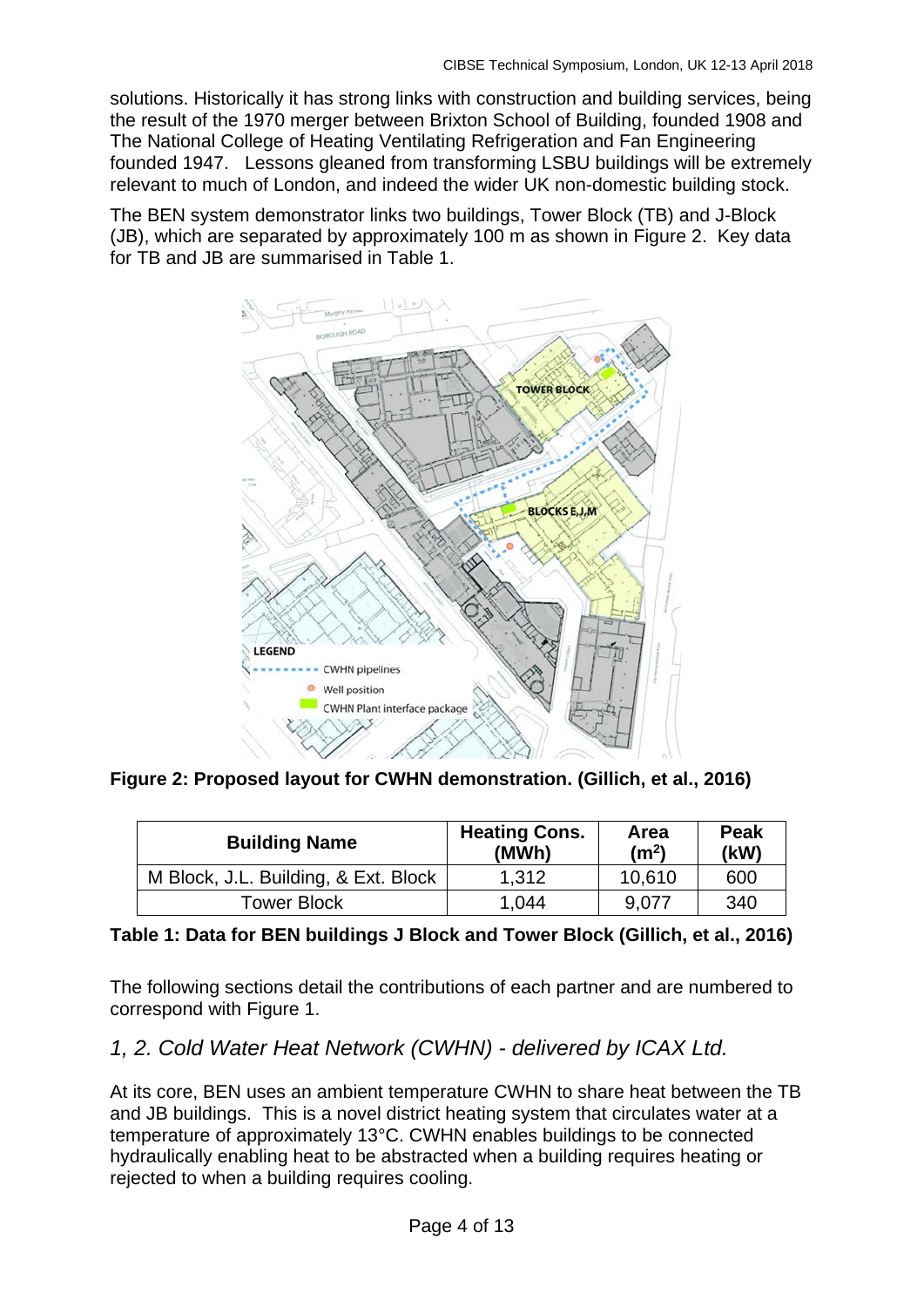The TB and JB buildings are currently served by a series of gas fired boilers operating in a cascade system. This will be a typical situation as we shift from gas to electricity as a source of heat and the most efficient combination to match the building needs will be required. The BEN project links heat pumps into this cascade system, which requires matching the distribution temperatures for the common header. Bespoke high temperature heat pumps were created to deliver these higher output temperatures efficiently.

### *3. Borehole thermal storage – delivered by TFGI*

In theory, if the buildings linked to the CWHN loop had perfectly balanced heating and cooling loads it would be possible to use the rejected heat from one building to supply much of the source heat for another. In practice, both TB and JB are heating dominated buildings that will be removing heat from the CWHN for much of the year. In order to maintain the 13°C circulating network temperature, the CWHN is linked to an open loop borehole thermal storage system. The geothermal boreholes are each 110 m deep, reaching the chalk aquifer beneath London and delivering water at a rate of 20 l/s.

# *4. Demand side response (DSR) – delivered by Upside Energy*

DSR typically links to distributed storage assets such as batteries and stand-by generators. This project is novel in developing the capability to manage heat pumps and industrial sized storage cylinders. There is considerable potential to expand on this distributed storage capacity by linking DSR control systems directly into the heat network itself. BEN will use dynamic price signals to turn the heat pumps and cylinder storage systems on and off at optimal times, generating DSR revenue as well as limiting the impact of the electrified heat at peak times. The electrical infrastructure challenges of adjusting both the national grid to cope with intermittent renewable generation and massive electrification and local electricity networks to allow widespread introduction of heat pumps into buildings are significant.

#### *5. Smart hot water storage – delivered by Mixergy*

The BEN system incorporates two smart hot water cylinders, each 10,000L, to enhance the storage resources available for DSR flexibility. The two cylinders can be charged either from the heat pumps or via direct electric immersion heaters.

### *6. Carbon negative Fuel Cell Calciner – delivered by Origen Power and Cranfield University*

[The BEN system can potentially link with nearly any low and zero carbon electricity](http://www.cranfield.ac.uk/Business/Research-and-consultancy/How-Cranfield-can-help-your-business)  generation devices [and waste heat sources. It provides a local platform to integrate](http://www.cranfield.ac.uk/Business/Research-and-consultancy/How-Cranfield-can-help-your-business)  [the resource with minimal distribution losses, and distributed storage options can](http://www.cranfield.ac.uk/Business/Research-and-consultancy/How-Cranfield-can-help-your-business)  provide a [buffer against intermittency.](http://www.cranfield.ac.uk/Business/Research-and-consultancy/How-Cranfield-can-help-your-business)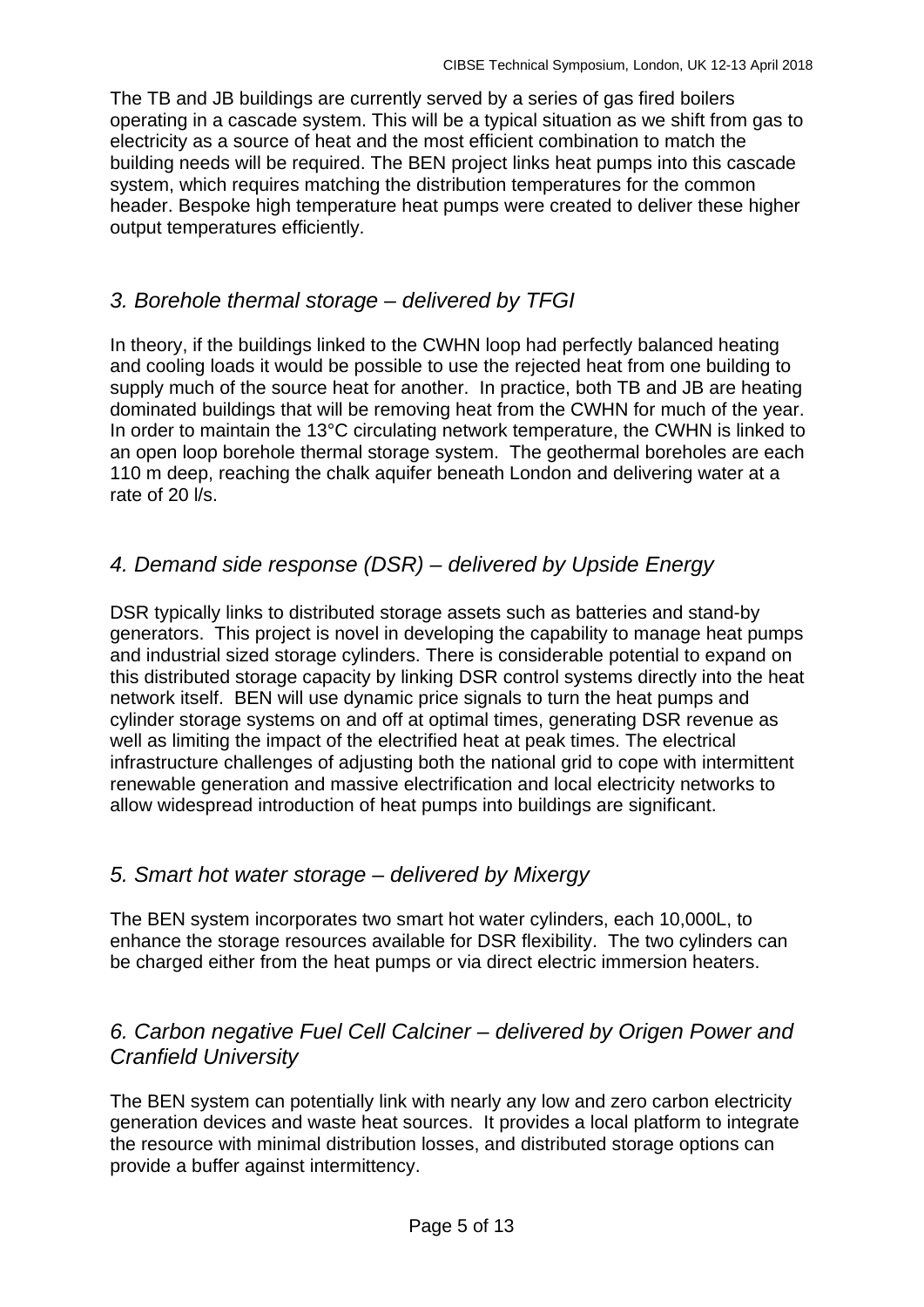[The Fuel Cell Calciner \(FCC\) developed by Origen Power and Cranfield University to](http://www.cranfield.ac.uk/Business/Research-and-consultancy/How-Cranfield-can-help-your-business)  [generate electricity in a way that actively removes carbon dioxide from the](http://www.cranfield.ac.uk/Business/Research-and-consultancy/How-Cranfield-can-help-your-business)  atmosphere [\(Hanak, et al., 2017\). T](http://www.cranfield.ac.uk/Business/Research-and-consultancy/How-Cranfield-can-help-your-business)he amount of heat engendered breakdown limestone (CaCO<sub>3</sub>) into pure carbon dioxide (CO<sub>2</sub>) and lime (CaO). It is estimated that all of the CO2 produced from this process will be 99% pure and can be easily and economically geologically repossessed, the cost of purification being a significant issue with carbon capture and storage technologies. The lime (CaO) produced during the process will be converted to  $CaCO<sub>3</sub>$  by absorbing  $CO<sub>2</sub>$  from the air (Hanak, et al., 2017).

This process is expected to remove 800g of CO2 for every kWh generated on site compared to 400g from all other technologies currently used. When developed at sufficient scale, the FCC could potentially link to the BEN system, providing negative carbon emissions electricity and heat.

### *7. Modular expansion links to other networks*

At present the existing CWHN connects the TB and JB however, there are plans in the near future to connect this to a network of buildings through the CWHN pipes adding both cooling and heating demand with a view to improving the balance of the network overall and also via a cloud system to take advantage of the DSR.

The ultimate objective of the BEN project is to form a smart energy heat sharing network system by which low carbon and relatively inexpensive heating and cooling is produced and can grow organically across cities and towns.

# **4. Method**

As outlined in the literature review, delivering low carbon heat is not a theoretical exercise. It requires detailed knowledge of plant rooms and existing building distribution systems which may not always be easily available. Therefore, in addition to studying the technical objectives and performance of the BEN system, there is considerable knowledge to be gained in studying the installation process itself.

The following research questions were set out:

- 1. What information was available for early stage design decisions and how were information gaps addressed?
- 2. How did the design evolve in response to new information throughout the project?
- 3. What information would be useful for building owners/managers in retrofitting low carbon heat in the future?

These questions were addressed using a qualitative approach. A researcher shadowed the design team for one year, attended meetings, conducted one to one interviews, and supplemented this data with plant room surveys and direct observations. This process and timeline are detailed here: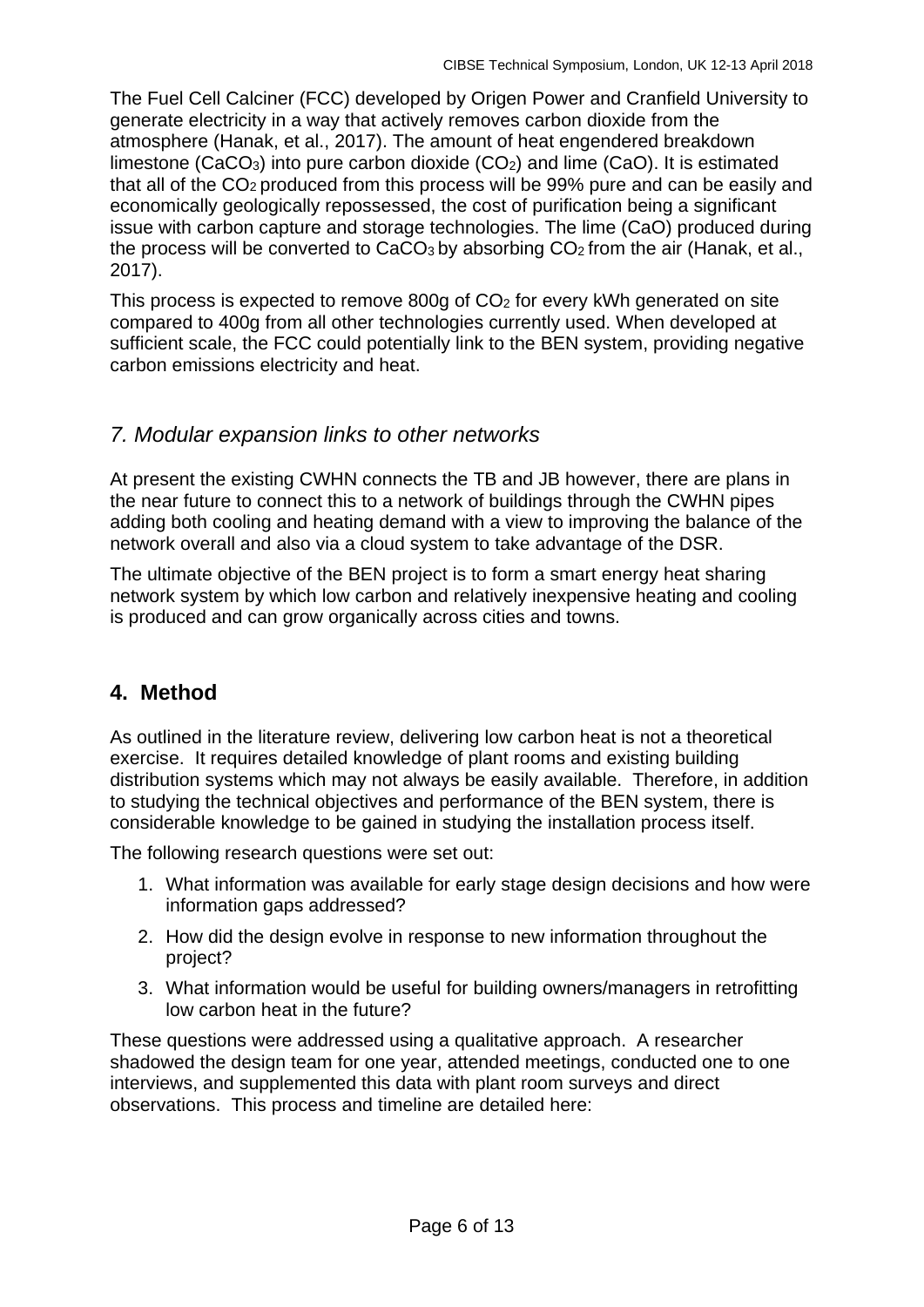| Data Type       | <b>Description</b>                                           | <b>Dates</b> |
|-----------------|--------------------------------------------------------------|--------------|
| Literature      | Rapid evidence assessment of publicly available documents    | Oct 2016 -   |
| review          | on low carbon heat and heat network design. This was used    | Dec 2016     |
|                 | to describe the research questions stated above.             |              |
| <b>Document</b> | Review of design documents including schematics,             | Dec 2016-    |
| review          | drawings, and reports. These are protected intellectual      | Feb 2017     |
|                 | property for the various partners and suitably anonymised    |              |
|                 | for this paper. This was used to define the initial design   |              |
|                 | intent for the BEN system.                                   |              |
| Weekly site     | Weekly meetings held in the site office, regularly attended  | Dec $2016 -$ |
| meetings        | by LSBU, ICAX, and TFGI to monitor and deliver the CWHN      | June 2017    |
|                 | and borehole work packages. Attending these meetings         |              |
|                 | allowed real time observations of the design evolution in    |              |
|                 | response to site conditions.                                 |              |
| Monthly         | Monthly summary meetings attended by all project partners.   | Dec $2016 -$ |
| partner         | Attended quarterly by the paymaster's project monitoring     | Oct 2017     |
| meetings        | officer. Observing these meetings allowed insight into       |              |
|                 | broader project decision making across all work packages.    |              |
| One-to-one      | Design leads from each project partner were interviewed at   | Dec 2016 -   |
| interviews      | least once throughout the project. Interviews were semi-     | August 2017  |
|                 | structured in nature centring on the three research          |              |
|                 | questions above. Interviews were conducted face to face      |              |
|                 | and were typically 30 minutes in length.                     |              |
| Surveys and     | Finally, in addition to attending meetings, the researcher   | Dec 2016-    |
| first hand      | conducted direct observations of the design and installation | Oct 2017     |
| observations    | process throughout. The researcher had specialist            |              |
|                 | knowledge in plant room surveys and energy management        |              |
|                 | which allowed the meeting discussions to be measured         |              |
|                 | against actual activities on site, and therefore a critical  |              |
|                 | engagement with the information collected and suitable       |              |
|                 | follow on questions for the one-to-one interviews.           |              |

#### **Table 2: Data gathering and interviews**

The quantitative data collected via the process described in Table 2 was analysed using mathematical equations and existing benchmarking schemes. The qualitative data was distilled and found that project design changes emerged in response to either timeline delays or budget constraints. The analysis section will describe several such examples and the discussion section will describe how these affected the research questions stated above.

# **5. Analysis**

The BEN project was preceded by a three-month scoping study (Gillich, et al., 2016) that identified suitable buildings for a CWHN based on heating profiles and available plant space. This scoping study set out much of the framing information upon which early design decisions were based. However, there were a number of knowns and unknowns which were outside the scope of that study, as well as a number of unidentified-unknowns which the scoping study had no way to anticipate. These two types of unknowns combined to cause a number of changes to the initial design.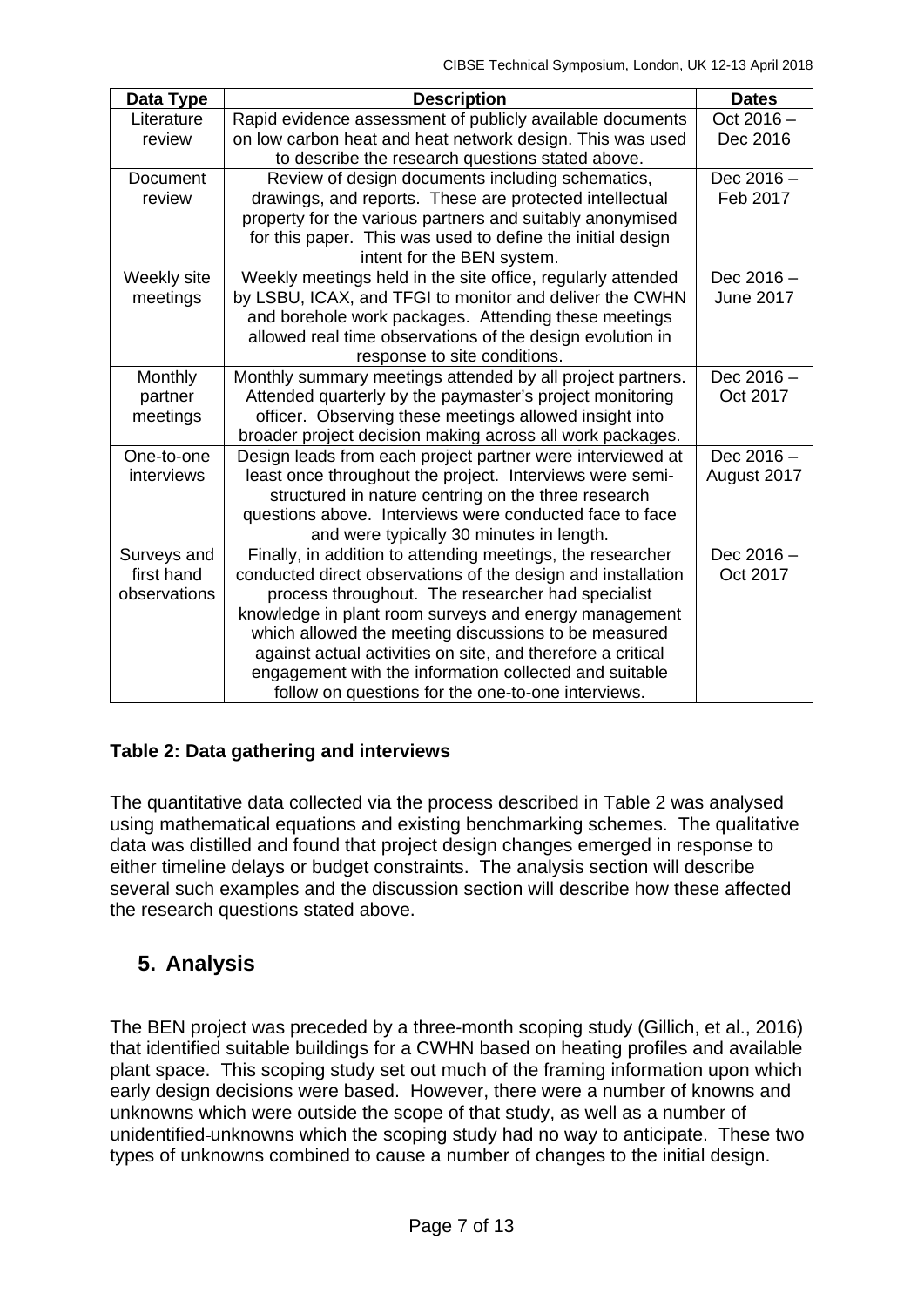Typically, there were two drivers for design changes in this project: timeline delays, and cost overruns. These are interconnected issues, as inevitably a cost overrun required a delay to the work program while a solution was found. In both cases, the BEN project is subject to pressures as an Innovate UK funded research project that would not exist for a typical commercial project. Throughout this analysis the impacts of this distinction will be noted.

#### *5.1 Permissions issues and surveys:*

Early in the project, there were delays caused by permission issues - attaining suitable permissions for drilling the boreholes in the desired locations, and locating the CWHN district heating network. This was directly caused by a lack of project run up time. In a commercial project, typically permissions and other essential enabling works could be initialised before activity was mobilised on site.

The initial design for the CWHN work package called for the pipework to be laid in a 1m<sup>2</sup> underground trench. Shallow services surveys were carried out, discovering a complex network of cables, gas pipes, and water services directly beneath the surface of the road. Despite this, a possible route for the trenching was designed, and hand digging was used to create a set of exploratory pilot holes. This hand digging revealed a number of further services including gas and electricity cables crossing the intended trenching route that hadn't been picked up in prior surveys. It also came across a substantial underground wall of a former building which was not detected initially.

It was decided that there was no feasible underground route to connect the two boreholes and the trenching route was abandoned altogether. A series of design options was considered, including running the CWHN through the basement plant rooms of intervening buildings or running the pipework over the building rooftops. Finally, it was decided to run the three CWHN pipes along the side of the buildings as shown in Figure 4. This was deemed to blend in with other services works and did not interfere with the aesthetic of the building it was also rapid and significantly less disruptive than any underground solution.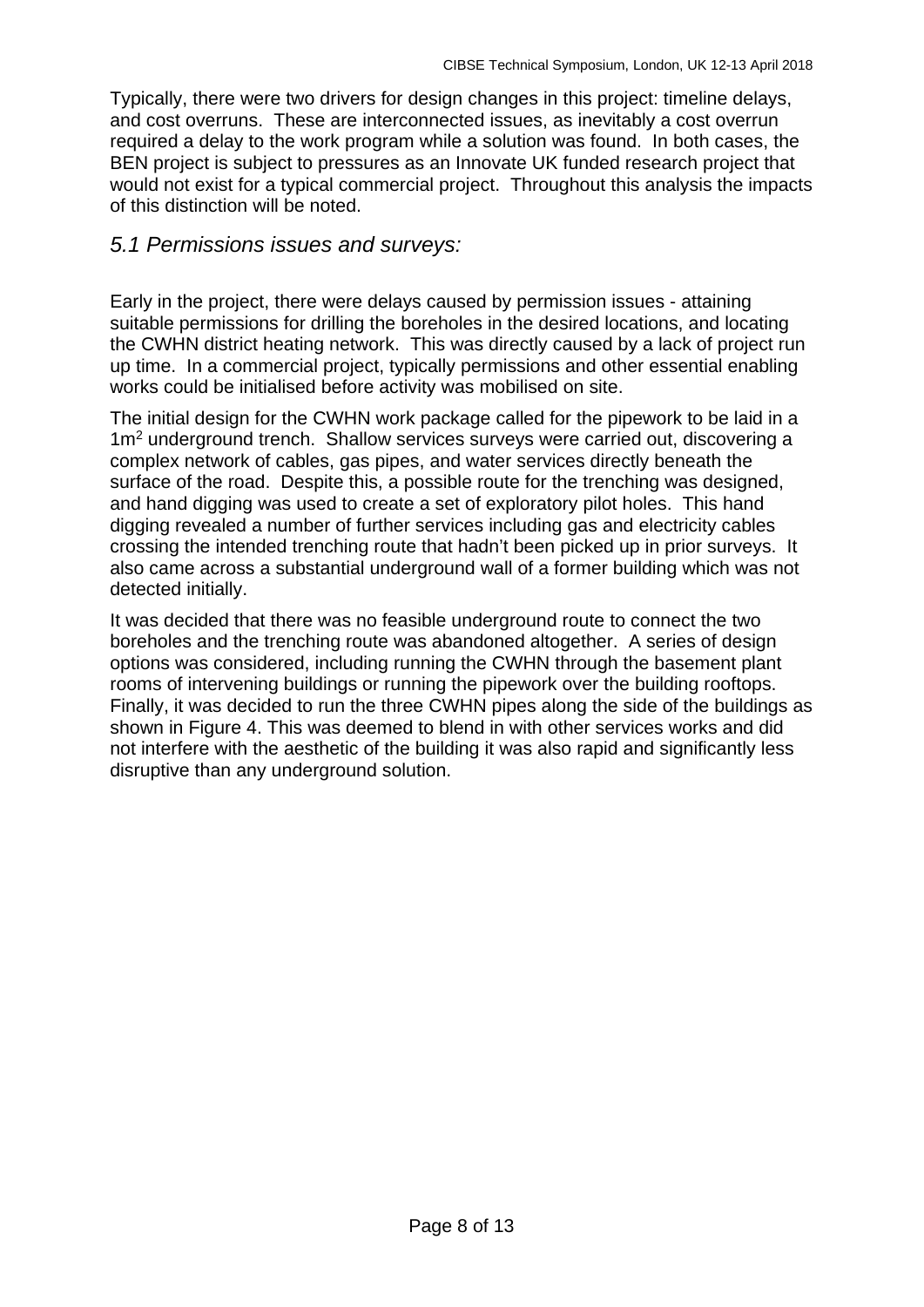

#### **Figure 4 – CWHN pipe work installation**

The surveys for the plant rooms also took considerably longer, and cost considerably more than anticipated. This was due to the rather unusual lack of detailed site information of the existing plant and servicing arrangements. The design called for integrating the heat pumps into the building's existing distribution network. The preexisting configuration was a series of gas boilers operating in a cascade system. The new BEN linked heat pumps needed to match the distribution temperatures and link to the common header. Finding suitable intervention points in the plant room required detailed 3-D surveys that included the heights of all objects in the plant room. Time and effort were expended attempting to assemble this information from existing plant room drawings and surveys but ultimately newer surveys needed to be commissioned specifically for the BEN project.

The interface package design also depended on a detailed understanding of the building control systems, much of which lay in hand written manuals and sometimes was simply remembered by senior estates engineers.

The expense and time delays caused in gathering the needed information for the plant room interface packages was not a symptom of the innovative nature of this project and will likely be common for buildings across the UK.

#### *5.2 Interface Package Cost Overruns*

Once the BEN interface package had been specified, the tenders returned at a higher price than the budget allocation. While this overrun was likely within the total contingency of many construction projects, for a research project with an inflexible budget this was a prohibitive cost. An extensive value engineering exercise was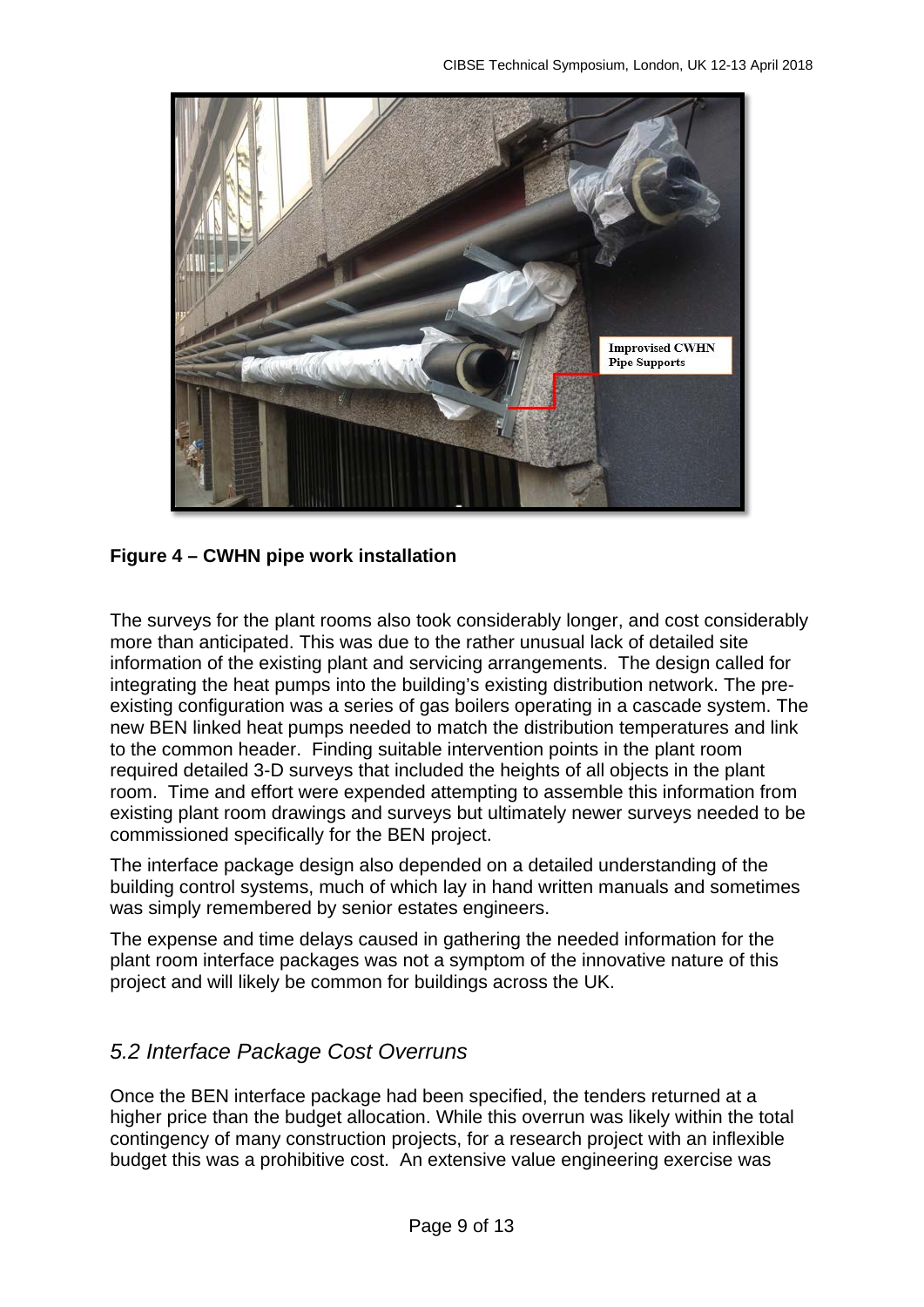undertaken to reduce the costs of the building interface packages. This had a number of significant implications, two of which will be discussed in detail.

Firstly, the reversibility of the wells was removed. This was a "nice to have" that had evolved during the design phase of the project. Plant and equipment associated with the reversibility was removed. However, this meant that the functionality of either wells acting as a discharge or injection well is no longer available. The final BEN installation allows flow only in one direction, with the TB well abstracting water and rejecting it to the JB well.

A second significant change was reducing the electrical load to the water storage tanks. These serve as buffer vessels that respond to DSR events and provide flexibility for BEN to manage peak loads. However, the electrical cabling and panel upgrades required to fit both water storage cylinders were prohibitively expensive. The value engineering exercise dropped the immersion heater from one of the two water storage tanks. This cylinder can still be charged via the heat pump, but it does not currently have capacity to offer DSR balancing services from the immersion coil. The cylinder is, however fully equipped to allow this functionality to be provided if power is brought on.

The initial scoping for the electrical loads ensured that there was capacity available from UK Power Networks, but underestimated the costs of upgrading the building electrical systems to make use of this capacity.

### **6. Discussion**

The analysis above highlights a number of lessons for retrofitting low carbon heat and enable the three research questions to be addressed:

#### **What information was available for early stage design decisions and how were information gaps addressed?**

The project used an initial scoping study to identify suitable buildings and outline key design criteria. This scoping study included surveys of the plant rooms, but the surveys were primarily for determining the high level suitability of the building and overall space requirements. Detailed design of the BEN system required more detailed surveys, which are commonly held as part of the portfolio information held by Facilities Departments, but which were not available here. These had to be commissioned.

There was no information available about the shallow services such as cables, gas and water network, which ultimately prevented any trenching for the heat network pipework.

The project attempted to address information gaps through internal means such as finding existing plant room drawings and operating schedules.

This caused a number of stresses on resource constrained estates staff, and often still resulted in incomplete information and necessitating further surveys to be undertaken. Note that it is important not to overgeneralise based on a single study as the portfolio of information available will vary by project.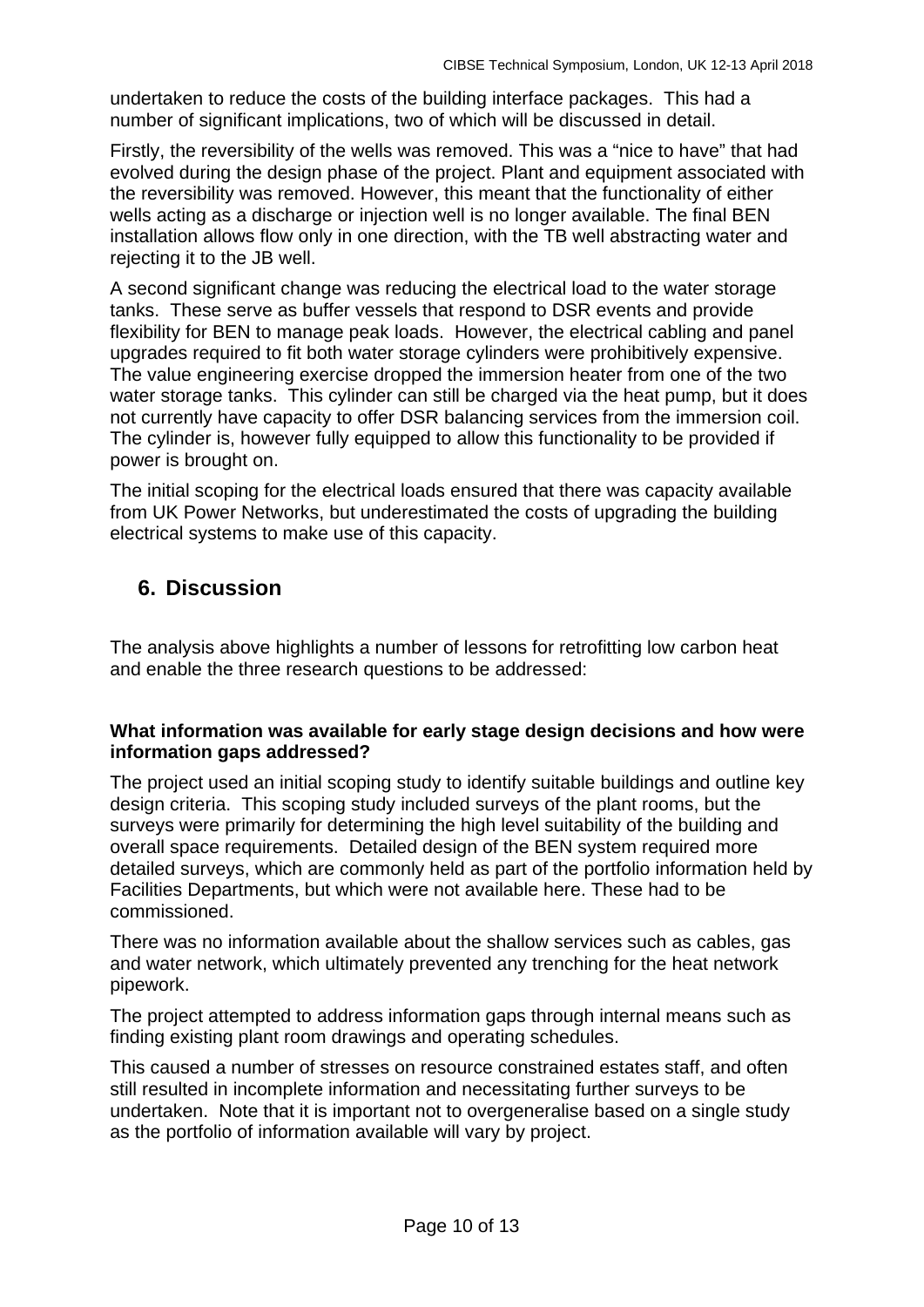#### **How did the design evolve in response to new information throughout the project?**

The BEN system underwent several major design changes including moving the principle CWHN pipework from below to above ground. The fact that the design could accommodate this change cost speaks to the flexibility of the overall approach. Had this been a more conventional 80̊C heat network with high grade steel pipework, the options would have been considerably limited.

In response to the larger than expected cost of delivering the interface packages several design simplifications were necessary. BEN had to forfeit the ability to reverse the flow of the borehole loop, which reduces the ability of the network to exploit the aquifer as a thermal store. At its core this does not affect the functionality of the network itself, but reduces the range of operating configurations and research possibilities for the network.

The network also had to reduce the electrical upgrades to the buildings, which limited the ability of the hot water cylinders to provide DSR services. This will likely reduce the DSR revenue generated by the system, but the connections are still in place if the university decides that electrical upgrades to fully exploit this resource are deemed financially worthwhile in the future.

#### **What information would be useful for building owners/managers in retrofitting low carbon heat in the future?**

Future projects should commission a complete range of surveys at an early design stage. These should include not only services and plant room surveys but also electrical surveys to determine available capacity and the cost of any upgrades needed to exploit that capacity, as well as below ground services where trenching is envisaged.

Retrofitting existing buildings requires careful design. This is particularly true when linking a new heat source into an existing distribution system. There were a number of major changes noted in this paper such as moving pipework above ground, but also a number of smaller changes and refinements. These often included rerouting pipes to accommodate existing services or adjusting design set points to accommodate an existing control setup. Scrupulous, up to date record keeping of all service and plant room information (including for controls), will ensure that this process is simpler. Recording building performance and historic heating profiles is particularly useful information for designing a low carbon retrofit.

As explained above, although there is currently no cooling demand in both the JB and TB, it is a possibility that parts of these two buildings or any other building in close vicinity may require cooling. Waste heat from a third building which requires cooling can be added to the circuit to assist in providing heating for both the JB and TB. After transmitting its heat, the circulating fluid will lower in its temperature and can be retuned back to its building to absorb more heat again to provide continuous cooling.

There is an opportunity across London to increase the use of geothermal systems for heating. At the present time, the majority of existing open loop systems tend to be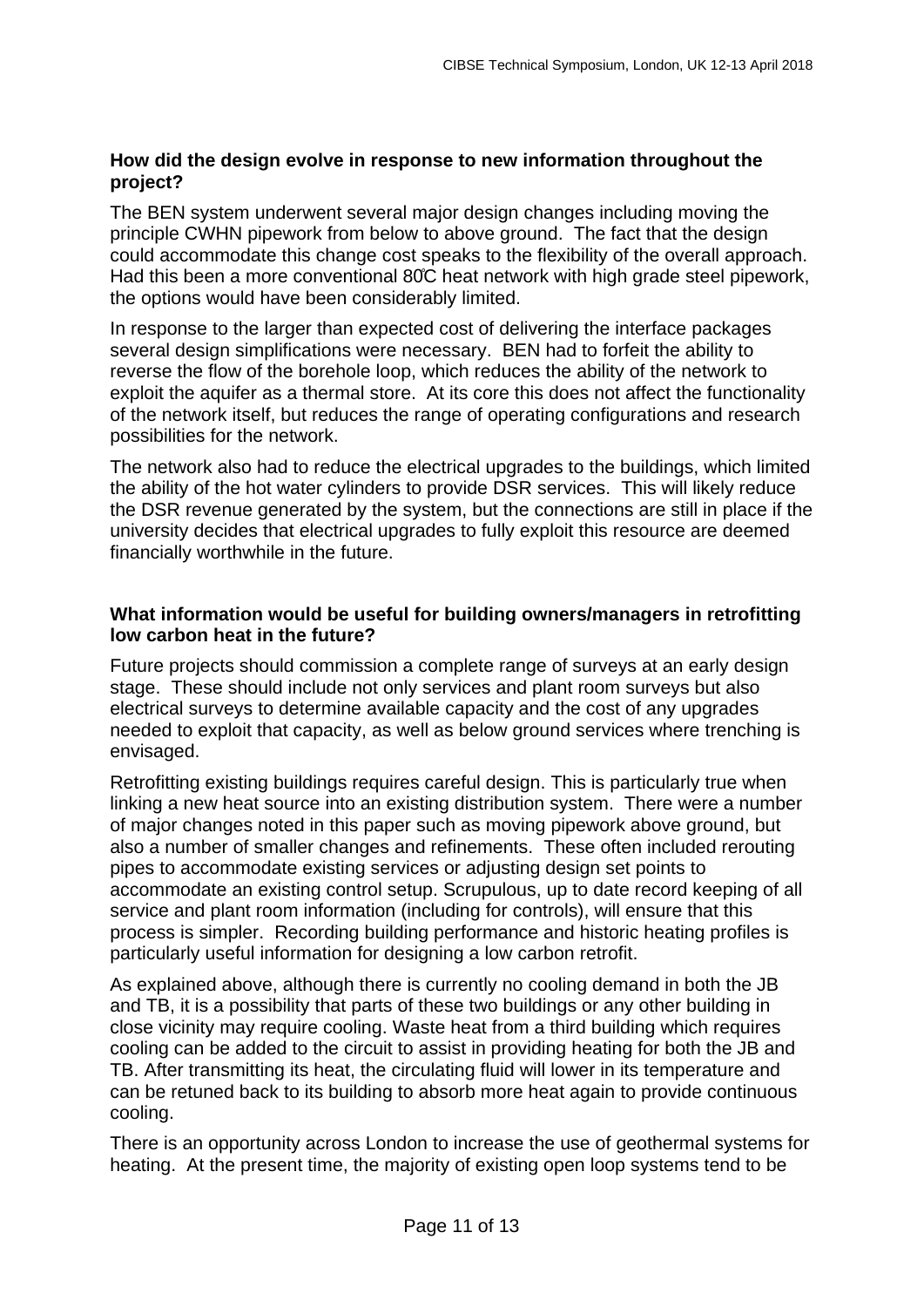used for cooling demand for the purpose of air-conditioning. Therefore, there is a need to balance the overall heat gains and losses to the aquifer by using an open loop system for the generation of heat using the BEN system.

This indicates that the Environmental Agency will be keen on assisting the BEN system to maintain the ground source water temperature balance and aquifer warming (Maidment, 2013).

# **7. Conclusions**

The BEN system is specifically designed to provide heating (and potentially cooling) energy using a cost-effective CWHN, high temperature heat pump functioning in combination with ground source water and a DSR control process. The demonstrator is intended to test and prove its practicality and commercial viability.

Major challenges observed during the implementation of this project were highlighted, primarily under the themes of time and cost overruns. Contingency planning was also mentioned as a key issue and this should always be considered in a projects, and included in the budgeting.

The implications were discussed for future efforts in retrofitting low carbon heat. The fact that heat pumps raise peak electrical loads and the implications for DNOs has been noted. At the detailed planning stage, attention should be paid to the specific site electrical capacity.

The transition to low carbon heating systems is likely to occur at the point of failure of an existing system or when natural maintenance cycles determine a system to no longer be worth maintaining. At these times considerable care should be given to which parts of the heating system should be replaced. Building owners are very likely to take a varied approach to this and designers must create suitably flexible systems to accommodate this variation.

The fact that BEN was able to accommodate such a wide range of changes and be installed and commissioned is a credit to the flexibility of the underlying design. Suitably incorporating some of these lessons in future low carbon heat retrofits can help better anticipate, and thus reduce the cost of delivering that flexibility.

One final note is necessary to caution against overgeneralisation of these findings. There are many buildings for which BEN forms a relevant precedent, but a far greater number of detailed case studies such as this will be needed to define the range of building archetypes and contractual arrangements to guide the delivery of low carbon heat across the stock.

### **References**

BEIS, 2017. *Clean Growth Strategy,* London: Department of Business, Energy and Industrial Strategy. BEN, 2017. *Balanced Energy Network Project.* [Online]

Available at: http://www.lsbu.ac.uk/research/research-interests/sites/ben-project/about

[Accessed 17 6 2017].

CCC, 2016. *Next Steps for UK heat policy,* London: Committee on Climate Change.

CSE, 2014. *Meeting the Proposed Fuel Poverty Targets,* s.l.: Centre for Sustainable Energy on behalf of The Committee on Climate Change.

DECC, 2013. *The Future of Heating: Meeting the Challenge,* London: DECC.

ElementEnergy, 2014. *Incrastructure in a low carbon energy system in 2030: Transmission and distribution,*  London: Imperial College London and Element Energy on behalf of the Committee on Climate Change.